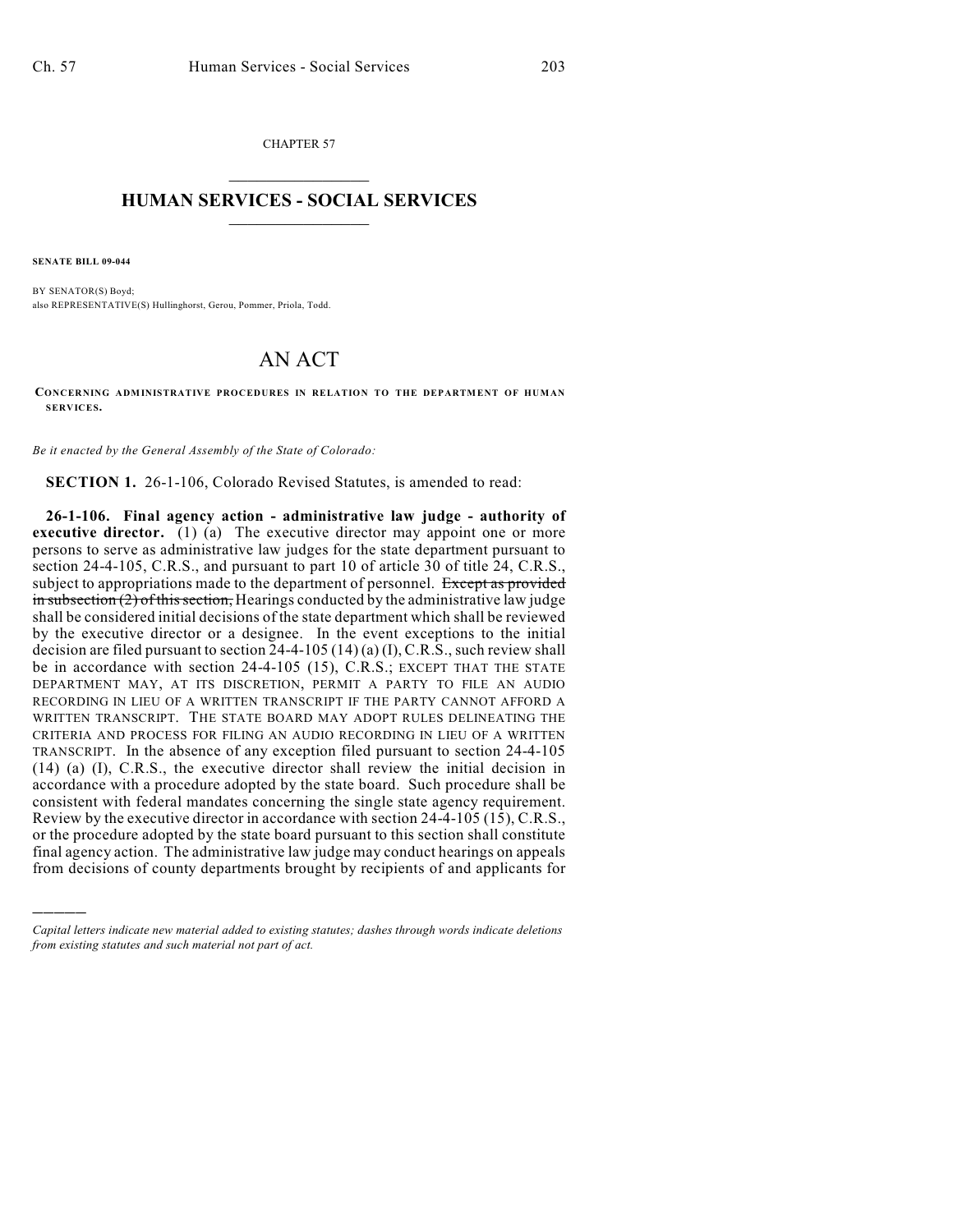public assistance and welfare which are required by law in order for the state to qualify for federal funds, and may conduct other hearings for the state department. Notice of any such hearing shall be served at least ten days prior to such hearing.

(b) Repealed.

(c) The state department, in consultation with the office of administrative courts in the department of personnel, is directed by the general assembly to request any waivers from the appropriate federal authorities or agencies that have the authority to waive the single state agency requirement for the administration of a grant program with respect to the procedures for final agency action that are set forth in subsection (2) of this section. In developing the waiver as required under this section, the state department shall consult with any appropriate advisory committees and other interested parties regarding the contents of the waiver request.

(2) Hearings initiated by a licensed or certified provider of services shall be conducted by an administrative law judge for the state department and shall be considered final agency action and subject to judicial review in accordance with the provisions of section 24-4-106, C.R.S., for any party, including the state department, which shall be considered a person for such purposes.

(3) (Deleted by amendment, L. 91, p. 1883, § 1, effective May 24, 1991.)

**SECTION 2. Repeal.** 26-1-120 (10), Colorado Revised Statutes, is repealed as follows:

**26-1-120. Merit system.** (10) On January 1, 2001, the merit system council is abolished. The merit system council shall finalize as many appeals filed prior to January 1, 2001, as possible. Any appeals that are pending on January 1, 2001, shall be transferred to the executive director or his or her designee for final agency action pursuant to section 26-1-106 or 25.5-1-107, C.R.S., and shall be decided based upon the law and regulations in existence at the time the appealed action was taken. On and after January 1, 2001, or on and after the date upon which the county takes over responsibility for a successor merit system, whichever occurs first, the resolution of any personnel issues other than a pending appeal filed at the state level shall be handled by the county pursuant to the policies and standards adopted for the county's successor merit system.

**SECTION 3.** 26-1-107 (5), Colorado Revised Statutes, is amended to read:

**26-1-107. State board of human services - rules.** (5) (a) "Board rules" are rules promulgated by the state board governing:

 $(a)$  (I) Program scope and content;

 $(b)$  (II) Requirements, obligations, and rights of clients AND recipients;

(III) NON-EXECUTIVE DIRECTOR RULES CONCERNING vendors, providers, and other persons affected by acts of the state department.

(b) THE STATE BOARD SHALL HAVE AUTHORITY TO ADOPT "BOARD RULES" FOR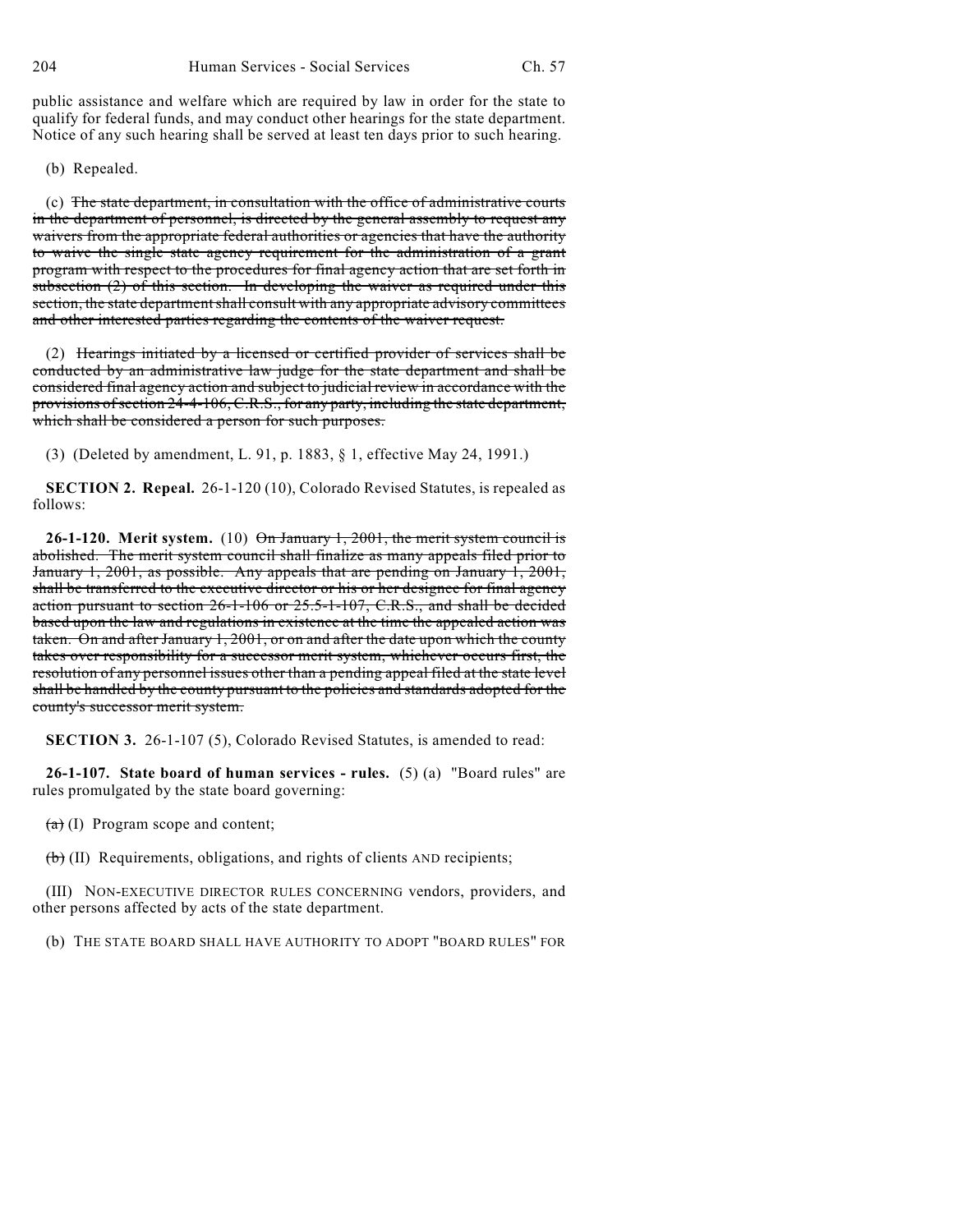PROGRAMS ADMINISTERED AND SERVICES PROVIDED BY THE STATE DEPARTMENT AS SET FORTH IN THIS TITLE AND IN TITLE 27, C.R.S.

(c) ANY RULES ADOPTED BY THE EXECUTIVE DIRECTOR TO IMPLEMENT THE PROVISIONS OF THIS TITLE OR TITLE 27, C.R.S., PRIOR TO THE EFFECTIVE DATE OF SENATE BILL 09-044, ENACTED IN 2009, WHOSE CONTENT MEETS THE DEFINITION OF "BOARD RULES" SHALL CONTINUE TO BE EFFECTIVE UNTIL REVISED, AMENDED, OR REPEALED BY THE STATE BOARD.

(d) WHENEVER A STATUTORY GRANT OF RULE-MAKING AUTHORITY IN THIS TITLE OR IN TITLE 27, C.R.S., REFERS TO THE STATE DEPARTMENT OR THE DEPARTMENT OF HUMAN SERVICES, IT SHALL MEAN THE STATE DEPARTMENT ACTING THROUGH EITHER THE STATE BOARD OR THE EXECUTIVE DIRECTOR OR BOTH. WHEN EXERCISING RULE-MAKING AUTHORITY UNDER THIS TITLE OR TITLE 27, C.R.S., THE STATE DEPARTMENT, EITHER ACTING THROUGH THE STATE BOARD OR THE EXECUTIVE DIRECTOR, SHALL ESTABLISH RULES CONSISTENT WITH THE POWERS AND THE DISTINCTION BETWEEN "BOARD RULES" AS SET FORTH IN THIS SECTION AND "EXECUTIVE DIRECTOR RULES" AS SET FORTH IN SECTION 26-1-108.

**SECTION 4.** 26-1-108, Colorado Revised Statutes, is amended to read:

**26-1-108. Powers and duties of the executive director - rules.** (1) Executive director rules shall be solely within the province of the executive director and shall include the following:

(a) Rules governing matters of internal administration in the state department, including organization, staffing, records, reports, systems, and procedures, and also governing fiscal and personnel administration for the state department and establishing accounting and fiscal reporting rules and regulations for disbursement of federal funds, contingency funds, and proration of available appropriations except those determinations precluded by authority granted to the state board.

(b) (Deleted by amendment, L. 97, p. 1183, § 3, effective July 1, 1997.)

(c) (Deleted by amendment, L. 93, p. 1109, § 23, effective July 1, 1994.)

(1.5) (Deleted by amendment, L. 97, p. 1183, § 3, effective July 1, 1997.)

(1.7) (a) THE EXECUTIVE DIRECTOR SHALL HAVE AUTHORITY TO ADOPT "EXECUTIVE DIRECTOR RULES" FOR PROGRAMS ADMINISTERED AND SERVICES PROVIDED BY THE STATE DEPARTMENT AS SET FORTH IN THIS TITLE AND IN TITLE 27, C.R.S. SUCH RULES SHALL BE PROMULGATED IN ACCORDANCE WITH THE PROVISIONS OF SECTION 24-4-103, C.R.S.

(b) ANY RULES ADOPTED BY THE STATE BOARD TO IMPLEMENT THE PROVISIONS OF THIS TITLE OR TITLE 27, C.R.S., PRIOR TO THE EFFECTIVE DATE OF SENATE BILL 09-044, ENACTED IN 2009, WHOSE CONTENT MEETS THE DEFINITION OF "EXECUTIVE DIRECTOR RULES" SHALL CONTINUE TO BE EFFECTIVE UNTIL REVISED, AMENDED, OR REPEALED BY THE EXECUTIVE DIRECTOR.

(1.8) WHENEVER A STATUTORY GRANT OF RULE-MAKING AUTHORITY IN THIS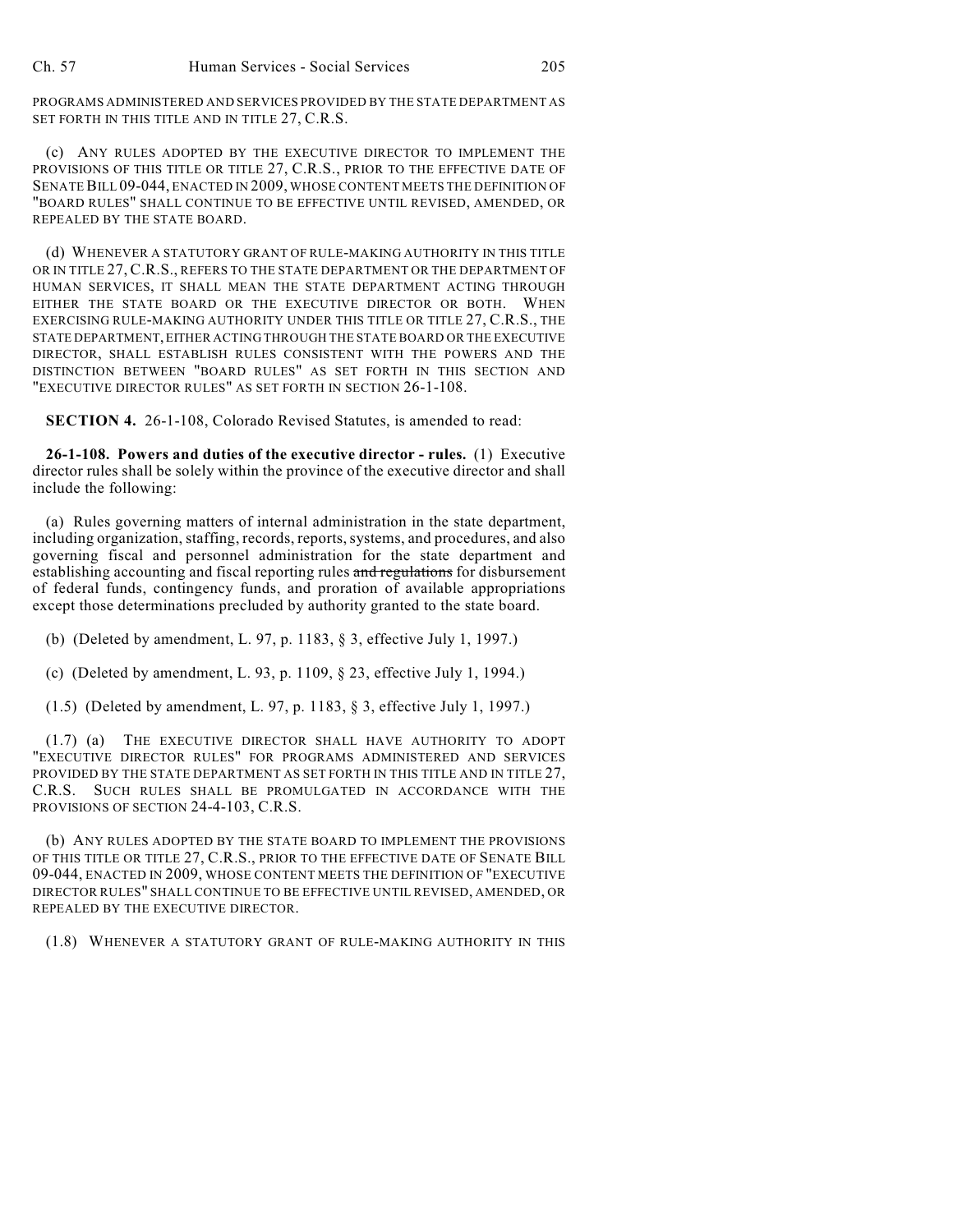TITLE OR TITLE 27,C.R.S., REFERS TO THE STATE DEPARTMENT OR THE DEPARTMENT OF HUMAN SERVICES, IT SHALL MEAN THE STATE DEPARTMENT ACTING THROUGH EITHER THE STATE BOARD OR THE EXECUTIVE DIRECTOR OR BOTH. WHEN EXERCISING RULE-MAKING AUTHORITY UNDER THIS TITLE OR TITLE 27, C.R.S., THE STATE DEPARTMENT, EITHER ACTING THROUGH THE STATE BOARD OR THE EXECUTIVE DIRECTOR, SHALL ESTABLISH RULES CONSISTENT WITH THE POWERS AND THE DISTINCTION BETWEEN "BOARD RULES" AS SET FORTH IN SECTION 26-1-107 AND "EXECUTIVE DIRECTOR RULES" AS SET FORTH IN THIS SECTION.

(2) The rules and regulations issued by the executive director PERTAINING TO THIS TITLE shall be binding upon the several county departments, PROVIDERS, VENDORS, AND AGENTS OF THE STATE DEPARTMENT. At any public hearing relating to a proposed rule making, interested persons shall have the right to present their data, views, or arguments orally. Proposed rules of the executive director shall be subject to the provisions of section 24-4-103, C.R.S.

(3) (Deleted by amendment, L. 93, p. 1109, § 23, effective July 1, 1994.)

**SECTION 5.** 27-1-103, Colorado Revised Statutes, is amended BY THE ADDITION OF A NEW SUBSECTION to read:

**27-1-103. Duties of executive director - governor acquire water rights - rules.** (4) (a) THE EXECUTIVE DIRECTOR OF THE DEPARTMENT OF HUMAN SERVICES SHALL HAVE AUTHORITY TO ADOPT "EXECUTIVE DIRECTOR RULES", AS DESCRIBED IN SECTION 26-1-108,C.R.S., FOR PROGRAMS ADMINISTERED AND SERVICES PROVIDED BY THE DEPARTMENT OF HUMAN SERVICES AS SET FORTH IN THIS TITLE. SUCH RULES SHALL BE PROMULGATED IN ACCORDANCE WITH THE PROVISIONS OF SECTION 24-4-103, C.R.S.

(b) WHENEVER A STATUTORY GRANT OF RULE-MAKING AUTHORITY IN THIS TITLE REFERS TO THE STATE DEPARTMENT OR THE DEPARTMENT OF HUMAN SERVICES, IT SHALL MEAN THE DEPARTMENT OF HUMAN SERVICES ACTING THROUGH EITHER THE STATE BOARD OF HUMAN SERVICES OR THE EXECUTIVE DIRECTOR OF THE DEPARTMENT OF HUMAN SERVICES OR BOTH. WHEN EXERCISING RULE-MAKING AUTHORITY UNDER THIS TITLE, THE STATE DEPARTMENT, EITHER ACTING THROUGH THE STATE BOARD OR THE EXECUTIVE DIRECTOR, SHALL ESTABLISH RULES CONSISTENT WITH THE POWERS AND THE DISTINCTION BETWEEN "BOARD RULES" AS SET FORTH IN SECTION 27-1-103.5 AND "EXECUTIVE DIRECTOR RULES" AS SET FORTH IN THIS SECTION.

(c) ANY RULES ADOPTED BY THE STATE BOARD OF HUMAN SERVICES TO IMPLEMENT THE PROVISIONS OF THIS TITLE PRIOR TO THE EFFECTIVE DATE OF SENATE BILL 09-044, ENACTED IN 2009, WHOSE CONTENT MEETS THE DEFINITION OF "EXECUTIVE DIRECTOR RULES" SHALL CONTINUE TO BE EFFECTIVE UNTIL REVISED, AMENDED, OR REPEALED BY THE EXECUTIVE DIRECTOR.

**SECTION 6.** Part 1 of article 1 of title 27, Colorado Revised Statutes, is amended BY THE ADDITION OF A NEW SECTION to read:

**27-1-103.5. State board of human services - rules.** (1) THE STATE BOARD OF HUMAN SERVICES, CREATED IN SECTION 26-1-107,C.R.S., IS AUTHORIZED TO ADOPT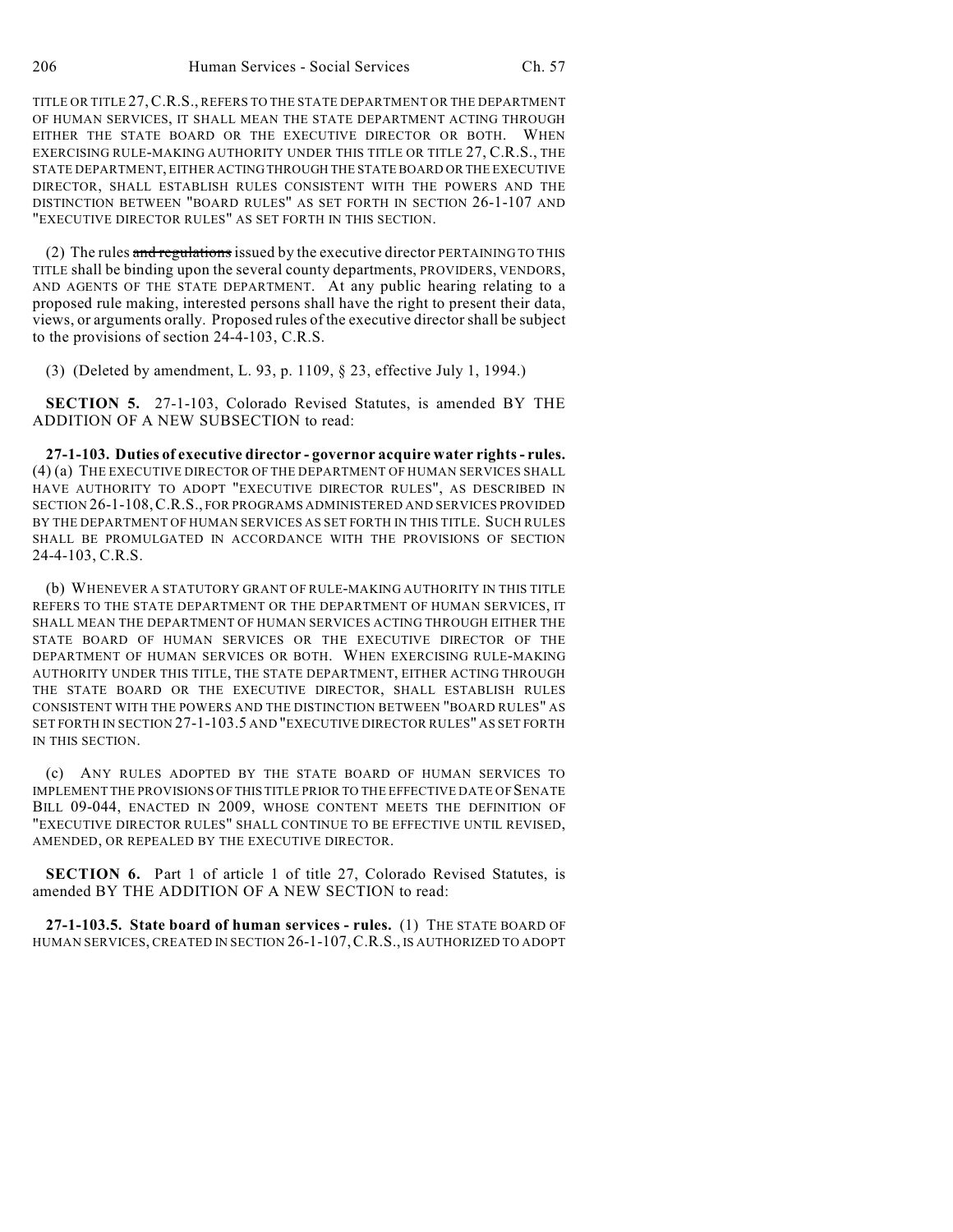"BOARD RULES" AS NECESSARY TO IMPLEMENT THE PROGRAMS ADMINISTERED AND THE SERVICES PROVIDED BY THE DEPARTMENT OF HUMAN SERVICES AS PROVIDED IN THIS TITLE. SUCH RULES SHALL BE PROMULGATED IN ACCORDANCE WITH THE PROVISIONS OF SECTION 24-4-103, C.R.S.

(2) "BOARD RULES" ARE RULES PROMULGATED BY THE STATE BOARD OF HUMAN SERVICES GOVERNING:

(a) PROGRAM SCOPE AND CONTENT;

(b) REQUIREMENTS, OBLIGATIONS, AND RIGHTS OF CLIENTS AND RECIPIENTS;

(c) NON-EXECUTIVE DIRECTOR RULES CONCERNING VENDORS, PROVIDERS, AND OTHER PERSONS AFFECTED BY ACTS OF THE DEPARTMENT OF HUMAN SERVICES.

(3) (a) ANY RULES ADOPTED BY THE EXECUTIVE DIRECTOR OF THE DEPARTMENT OF HUMAN SERVICES TO IMPLEMENT THE PROVISIONS OF THIS TITLE PRIOR TO THE EFFECTIVE DATE OF SENATE BILL 09-044, ENACTED IN 2009, WHOSE CONTENT MEETS THE DEFINITION OF "BOARD RULES" SHALL CONTINUE TO BE EFFECTIVE UNTIL REVISED, AMENDED, OR REPEALED BY THE STATE BOARD OF HUMAN SERVICES.

(b) ANY RULES ADOPTED BY THE STATE BOARD TO IMPLEMENT THE PROVISIONS OF THIS TITLE PRIOR TO THE EFFECTIVE DATE OF SENATE BILL 09-044, ENACTED IN 2009, WHOSE CONTENT MEETS THE DEFINITION OF "EXECUTIVE DIRECTOR RULES" SHALL CONTINUE TO BE EFFECTIVE UNTIL REVISED, AMENDED, OR REPEALED BY THE EXECUTIVE DIRECTOR.

(4) WHENEVER A STATUTORY GRANT OF RULE-MAKING AUTHORITY IN THIS TITLE REFERS TO THE DEPARTMENT OR THE DEPARTMENT OF HUMAN SERVICES, IT SHALL MEAN THE DEPARTMENT OF HUMAN SERVICES ACTING THROUGH EITHER THE STATE BOARD OF HUMAN SERVICES OR THE EXECUTIVE DIRECTOR OF THE DEPARTMENT OF HUMAN SERVICES. WHEN EXERCISING RULE-MAKING AUTHORITY UNDER THIS TITLE, THE STATE DEPARTMENT, EITHER ACTING THROUGH THE STATE BOARD OR THE EXECUTIVE DIRECTOR, SHALL ESTABLISH RULES CONSISTENT WITH THE POWERS AND THE DISTINCTION BETWEEN "BOARD RULES" AS SET FORTH IN THIS SECTION AND "EXECUTIVE DIRECTOR RULES" AS SET FORTH IN SECTION 27-1-103.

**SECTION 7.** 27-1-109, Colorado Revised Statutes, is amended to read:

**27-1-109. Rules for part 1 and certain provisions in title 19, C.R.S.** Pursuant to section 24-4-103, C.R.S., the executive director of the department of human services shall promulgate such rules and regulations as are necessary to implement the provisions of this part 1 and the procedures specified in sections 19-2-508, 19-2-906, 19-2-922, 19-2-923, 19-3-403, 19-3-506, 19-3-507, and 19-3-508, C.R.S., regarding children who are in detention or who have or may have mental illness or developmental disabilities.

**SECTION 8.** 27-1-202, Colorado Revised Statutes, is amended to read:

**27-1-202. Administration - rules.** (1) The executive director of the department of human services has the following powers and duties POWER AND DUTY TO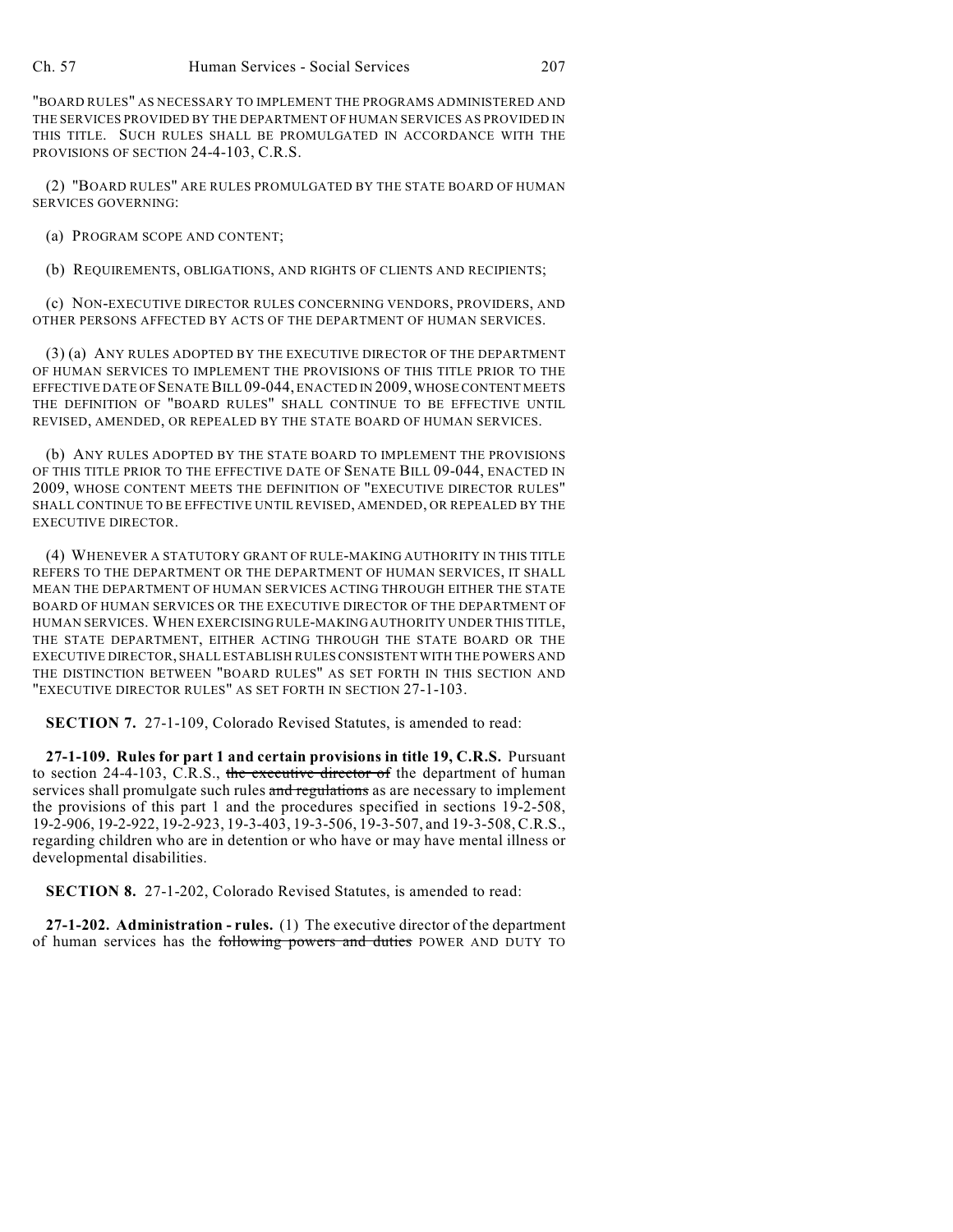ADMINISTER AND ENFORCE THE PROVISIONS OF THIS PART 2.

## (a) To administer and enforce the provisions of this part 2.

(b) To (2) THE DEPARTMENT OF HUMAN SERVICES MAY adopt reasonable and proper standards, rules and regulations to implement this part 2 in accordance with the provisions of section 24-4-103, C.R.S., AND CONSISTENT WITH SECTIONS 27-1-103 AND 27-1-103.5.

**SECTION 9.** 27-10.5-102 (15.5), Colorado Revised Statutes, is amended to read:

**27-10.5-102. Definitions.** As used in this article, unless the context otherwise requires:

(15.5) "Family caregiver" means a family member of the person with a developmental disability who provides care to the person with a developmental disability in the family home, who meets the requirements for a qualified family caregiver, as established by rule of the executive director DEPARTMENT, and who is working through a program-approved service agency, as established by rule of the executive director DEPARTMENT.

**SECTION 10.** The introductory portion to 27-10.5-103 (2), Colorado Revised Statutes, is amended to read:

**27-10.5-103. Duties of the executive director - state board rule-making.** (2) The executive director DEPARTMENT shall adopt such rules, in accordance with section 24-4-103, C.R.S., as are necessary to carry out the provisions and purposes of this article, including but not limited to the following subjects:

**SECTION 11.** 27-10.5-104.5 (1), the introductory portion to 27-10.5-104.5 (3), and 27-10.5-104.5 (3) (b), Colorado Revised Statutes, are amended to read:

**27-10.5-104.5. Service agencies - moneys - rules.** (1) A service agency, including a community centered board when acting as a service agency, shall comply with the requirements set forth in this article and the rules and regulations promulgated thereunder.

(3) The executive director DEPARTMENT shall promulgate rules to implement the purchase of services and supports from a community centered board, service agency, or family caregiver. The rules shall include, but need not be limited to:

(b) Procedures for obtaining an annual audit of designated community centered boards and service agencies not affiliated with a designated community centered board to provide financial information deemed necessary by the executive director DEPARTMENT to establish costs of services and supports and to ensure proper management of funds MONEYS received pursuant to section 27-10.5-104;

**SECTION 12.** 27-10.5-106 (1) (b), Colorado Revised Statutes, is amended to read:

**27-10.5-106. Eligibility determination - individualized plan - periodic review**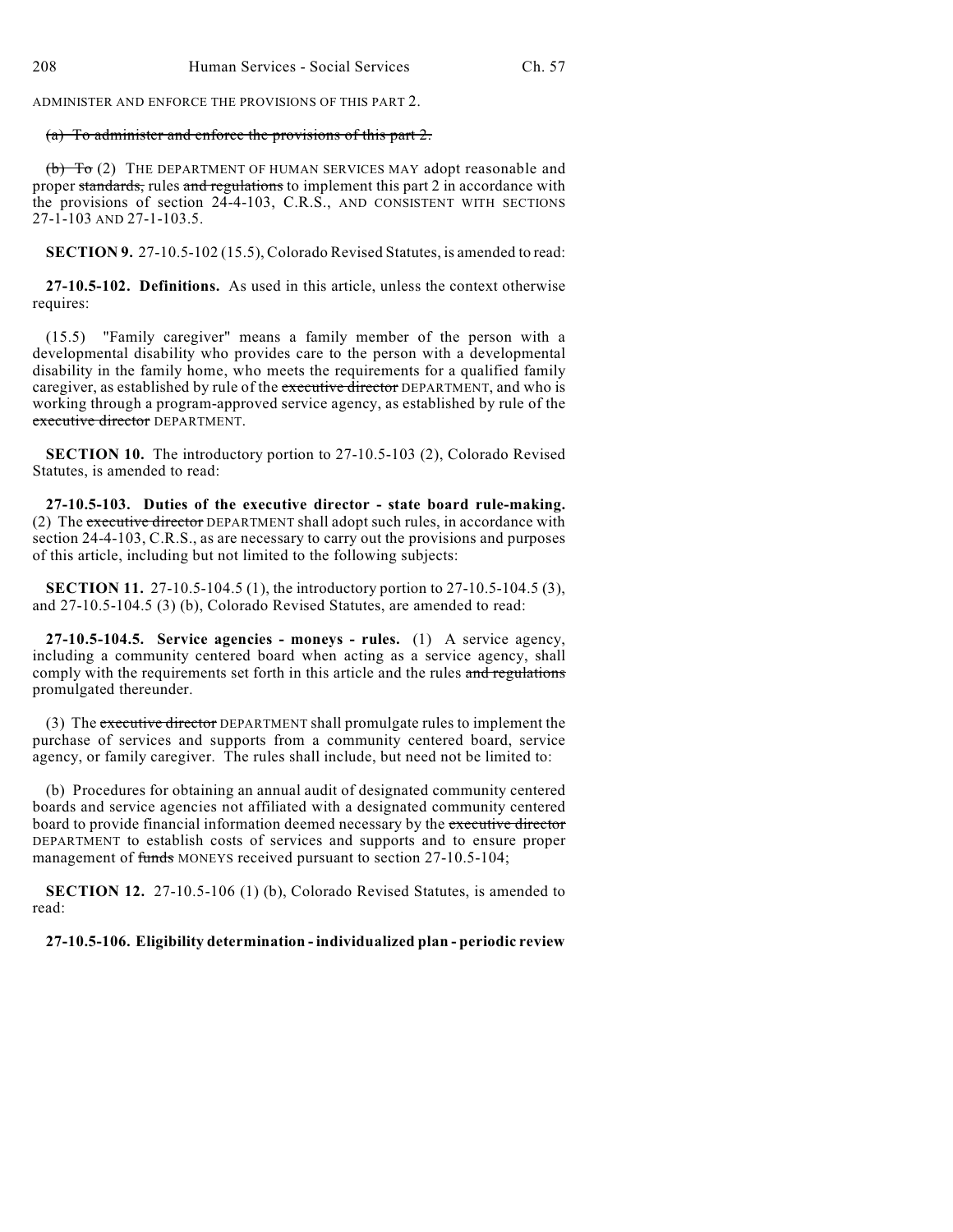**- rules.** (1) (b) Pursuant to contract with the department, designated community centered boards shall determine whether a person is eligible to receive services and supports pursuant to this article, and, if so, shall develop an individualized plan for him or her. The executive director DEPARTMENT shall promulgate rules, pursuant to article 4 of title 24, C.R.S., setting forth the procedure and criteria for determination of eligibility. The procedure and criteria shall be uniform in nature and applied throughout the state in a consistent manner.

**SECTION 13.** The introductory portions to 27-10.5-107 (1) and (3) and 27-10.5-107 (3.5), Colorado Revised Statutes, are amended to read:

**27-10.5-107. Procedure for resolving disputes over eligibility, modification of services or supports, and termination of services or supports.** (1) Every state or local service agency receiving state funds MONEYS pursuant to section 27-10.5-104 shall adopt a procedure for the resolution of disputes arising between the service agency and any recipient of, or applicant for, services or supports authorized under section 27-10.5-104. Procedures for the resolution of disputes regarding early intervention services shall be in compliance with IDEA. The procedures shall be consistent with rules promulgated by the executive director DEPARTMENT pursuant to article 4 of title 24, C.R.S., and shall be applicable to the following disputes:

(3) The executive director DEPARTMENT shall promulgate rules and regulations, pursuant to article 4 of title 24, C.R.S., setting forth procedures for the resolution of disputes specified in subsection (1) of this section which THAT shall:

(3.5) The resolution process need not conform to the requirements of section  $24-4-105$ , C.R.S., as long as the rules and regulations adopted by the department include provisions specifically setting forth procedures, time frames, notice, an opportunity to be heard and to present evidence, and the opportunity for impartial review of the decision in dispute by the executive director or designee, if the resolution process has failed.

**SECTION 14.** 27-10.5-109 (3) and (5) and the introductory portion to 27-10.5-109 (6), Colorado Revised Statutes, are amended to read:

**27-10.5-109. Community residential home - licenses - rules.** (3) The department of public health and environment and the department of human services shall develop standards for the licensure and certification of community residential homes. Such standards shall include health, life, and fire safety, as well as standards to ensure the effective delivery of services and supports to residents; except that any community residential home must comply with local codes. These standards shall, as appropriate, be adopted in rule and regulation by the executive director of the department of human services or the state board of health and shall specify the responsibilities of each department in the program. Surveys undertaken to ensure compliance with these standards shall, as appropriate, be undertaken as joint surveys by the departments.

(5) The issuance, suspension, revocation, modification, renewal, or denial of a license or certification shall be governed by the provisions of section 24-4-104, C.R.S. The failure of a community residential home to comply with the provisions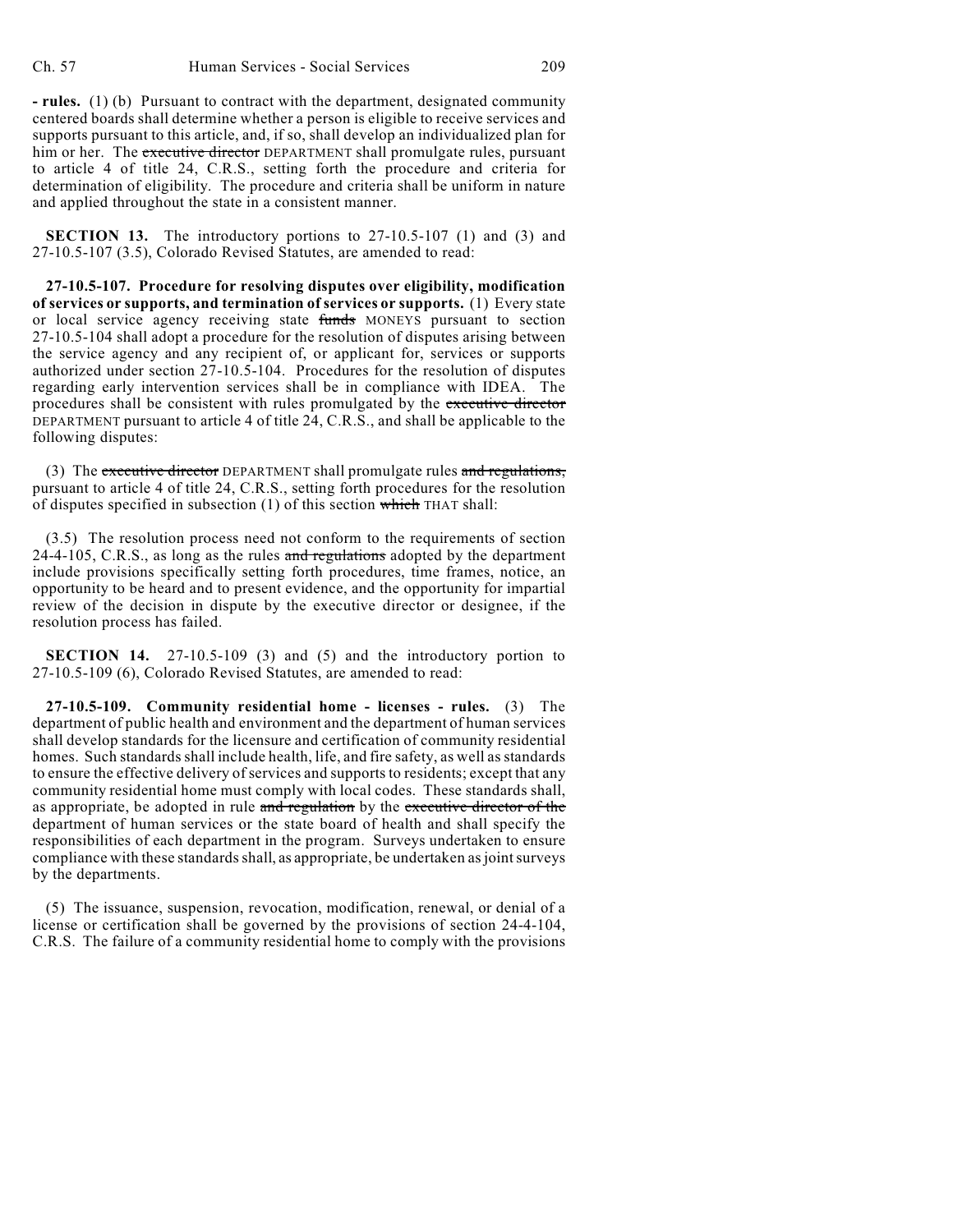of this article and the rules and regulations promulgated thereunder, or any local fire, safety, and health codes shall be sufficient grounds for the department of public health and environment or the department of human services to deny, suspend, revoke, or modify the community residential home's license or certification.

(6) The executive director DEPARTMENT OF HUMAN SERVICES and the state board of health shall promulgate such rules as are necessary to implement this section, pursuant to the provisions specified in article 4 of title 24, C.R.S. The rules shall include, but shall not be limited to, the following:

**SECTION 15.** 27-10.5-703 (2), Colorado Revised Statutes, is amended to read:

**27-10.5-703. Administration - duties of department - state board of human services - rules.** (2) The executive director DEPARTMENT shall promulgate rules, pursuant to section 27-10.5-103, as necessary for the implementation of this section and to ensure that all IDEA timelines and requirements are met, including but not limited to administrative remedies if the timelines and requirements are not met.

**SECTION 16.** 27-10.5-705 (1), Colorado Revised Statutes, is amended to read:

**27-10.5-705. Authorized services - conditions of funding - purchases of services - rules.** (1) The executive director DEPARTMENT shall promulgate rules as are necessary, in accordance with this part 7 and consistent with section 27-10.5-104.5, to implement the purchase of early intervention services directly or through community centered boards or certified early intervention service brokers.

**SECTION 17.** 12-38-125 (1) (i) (I), Colorado Revised Statutes, is amended to read:

**12-38-125. Exclusions - repeal.** (1) No provision of this article shall be construed to prohibit:

(i) (I) The administration of nutrition or fluids through gastrostomy tubes as provided in section 27-10.5-103 (2) (k), C.R.S., as a part of residential or day program services provided through service agencies approved by the department of institutions HUMAN SERVICES pursuant to section  $27-10.5-104.5$  27-10.5-104, C.R.S.

**SECTION 18.** 19-2-922 (1) (b), Colorado Revised Statutes, is amended to read:

**19-2-922. Juveniles committed to department of human services - evaluation and placement.** (1) (b) Such evaluation and examination shall be conducted at a detention facility and shall be completed within thirty days. The executive director of the department of human services may, by rule, and regulation, determine the extent and scope of the evaluation and examination. To the extent possible and relevant, the evidence, reports, examination, studies, and other materials utilized in a sentencing hearing conducted under section 19-2-906 shall also be utilized in evaluation and examination conducted under this section. The provisions of this paragraph (b) shall not apply to examination and evaluation conducted pursuant to section 19-2-923 (1).

**SECTION 19.** 39-22-530 (1) (b), Colorado Revised Statutes, is amended to read: